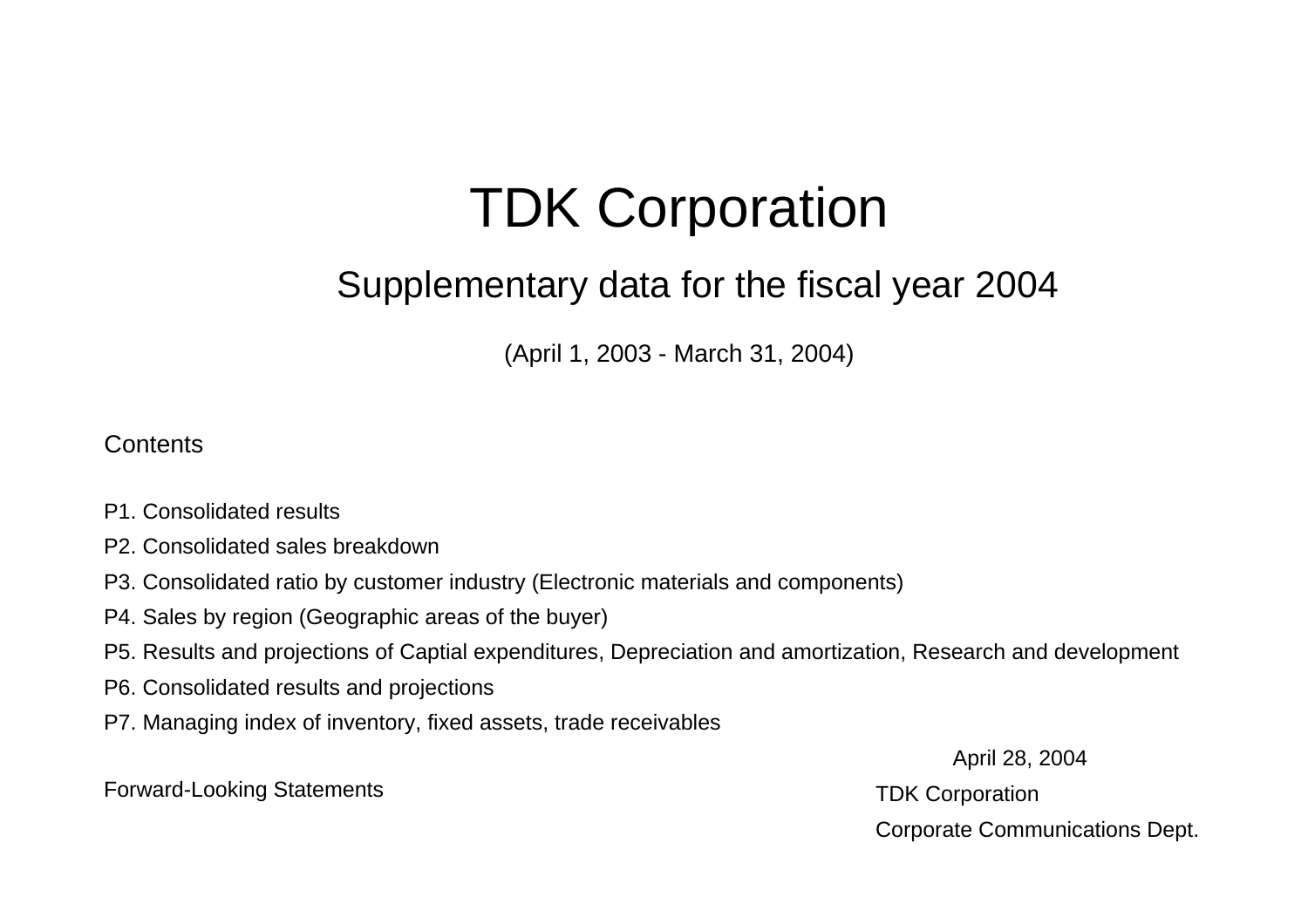## Cautionary Statements with Respect of Forward-Looking Statements

 This material contains forward-looking statements, including projections, plans, policies, management strategies, targets, schedules, understandings and evaluations, about TDK and its group companies that are not historical facts. These forward-looking statements are based on current forecasts, estimates, assumptions, plans, beliefs and evaluations in light of information currently available to management.

In preparing forecasts and estimates, TDK and its group companies have used, as their basis, certain assumptions as necessary, in addition to confirmed historical facts.

However, due to their nature, there is no guarantee that these statements and assumptions will prove to be accurate in the future . TDK therefore wishes to caution readers that these statements, facts and certain assumptions are subject to a number of risks and uncertainties and may prove to be inaccurate.

The electronics markets in which TDK and its group companies operate are highly susceptible to rapid changes. Furthermore, TDK and its group companies operate not only in Japan, but in many other countries. As such, factors that can have significant effects on its results include, but are not limited to, shifts in technology, demand, prices, competition, economic environments and foreign exchange rates.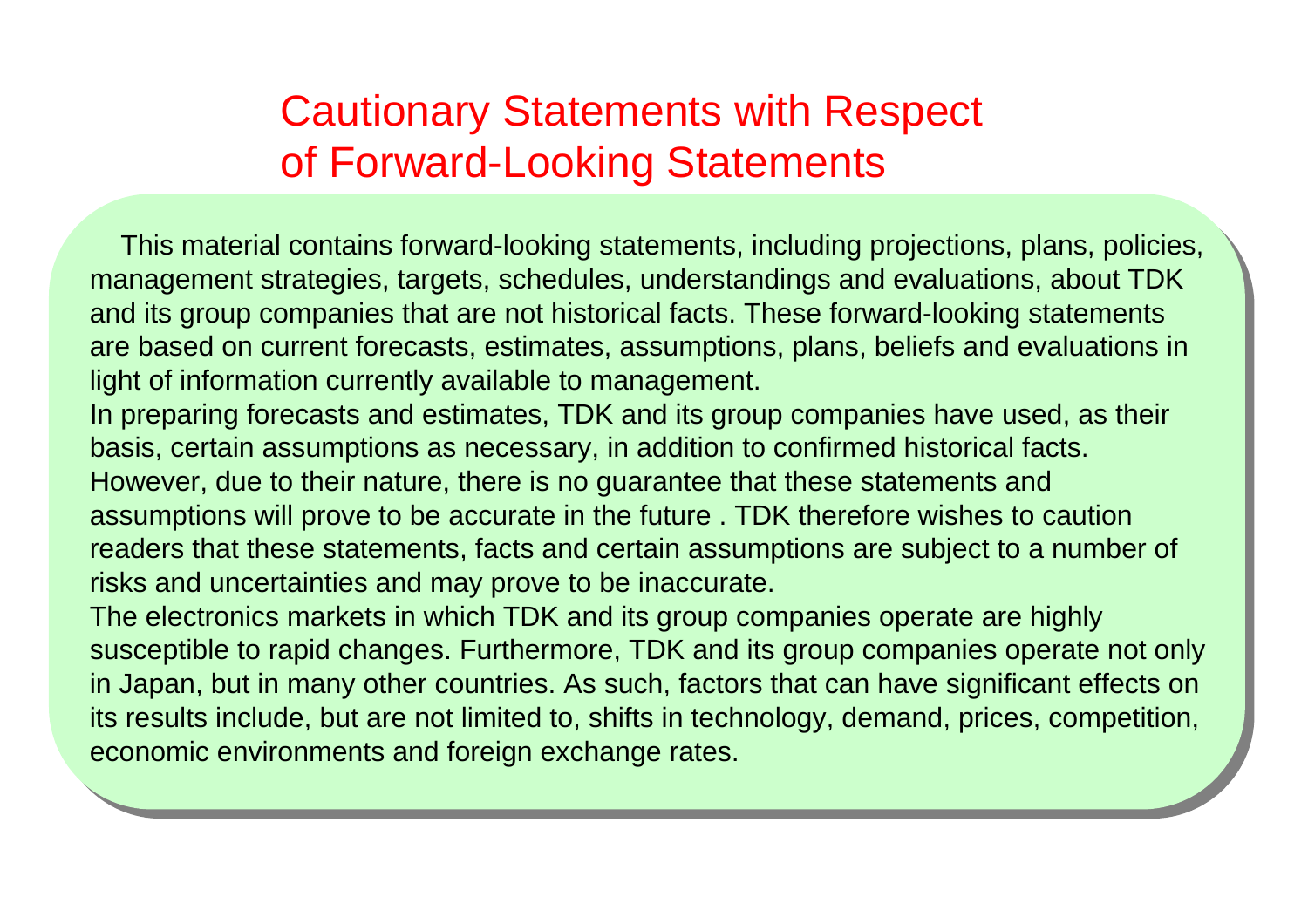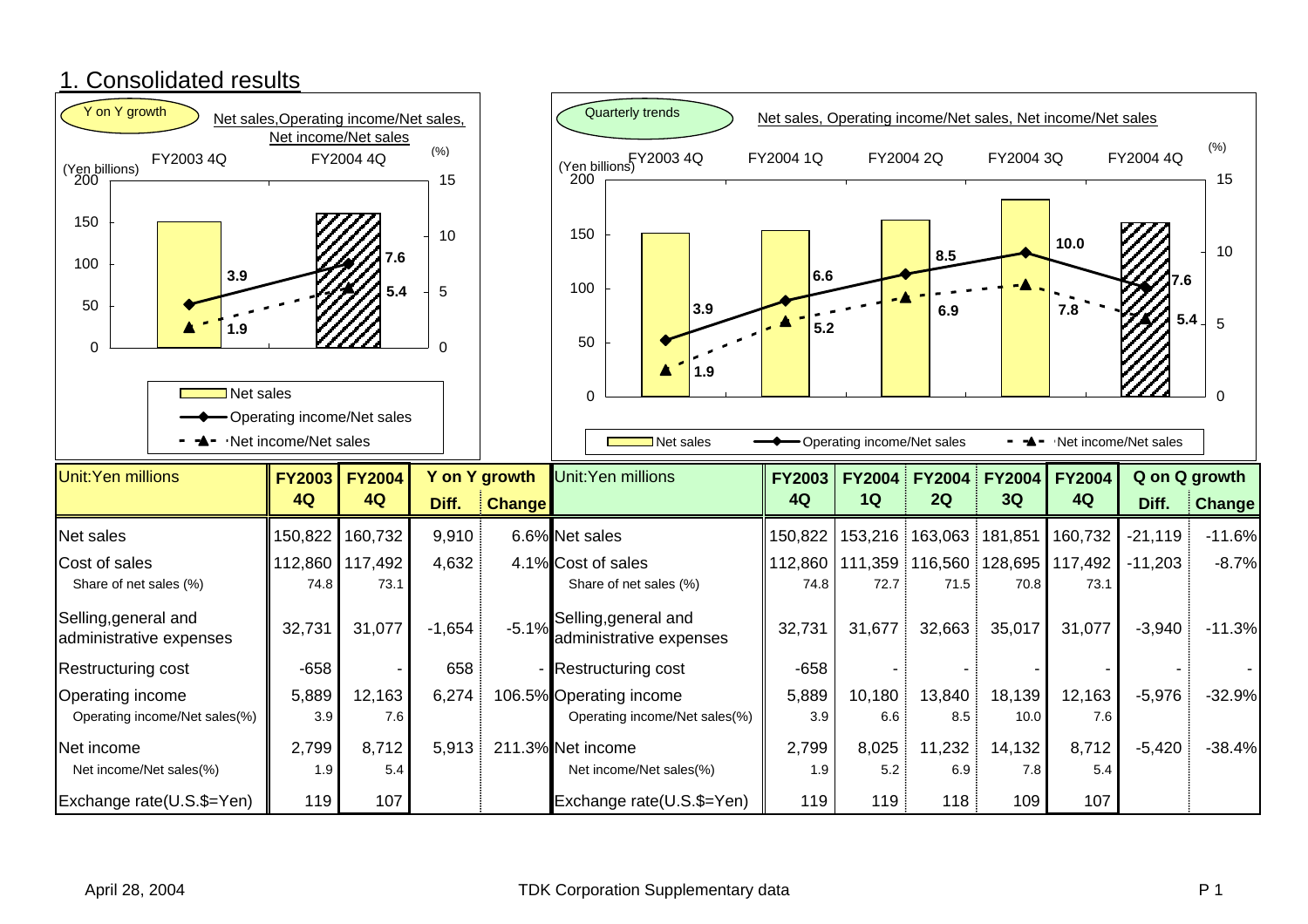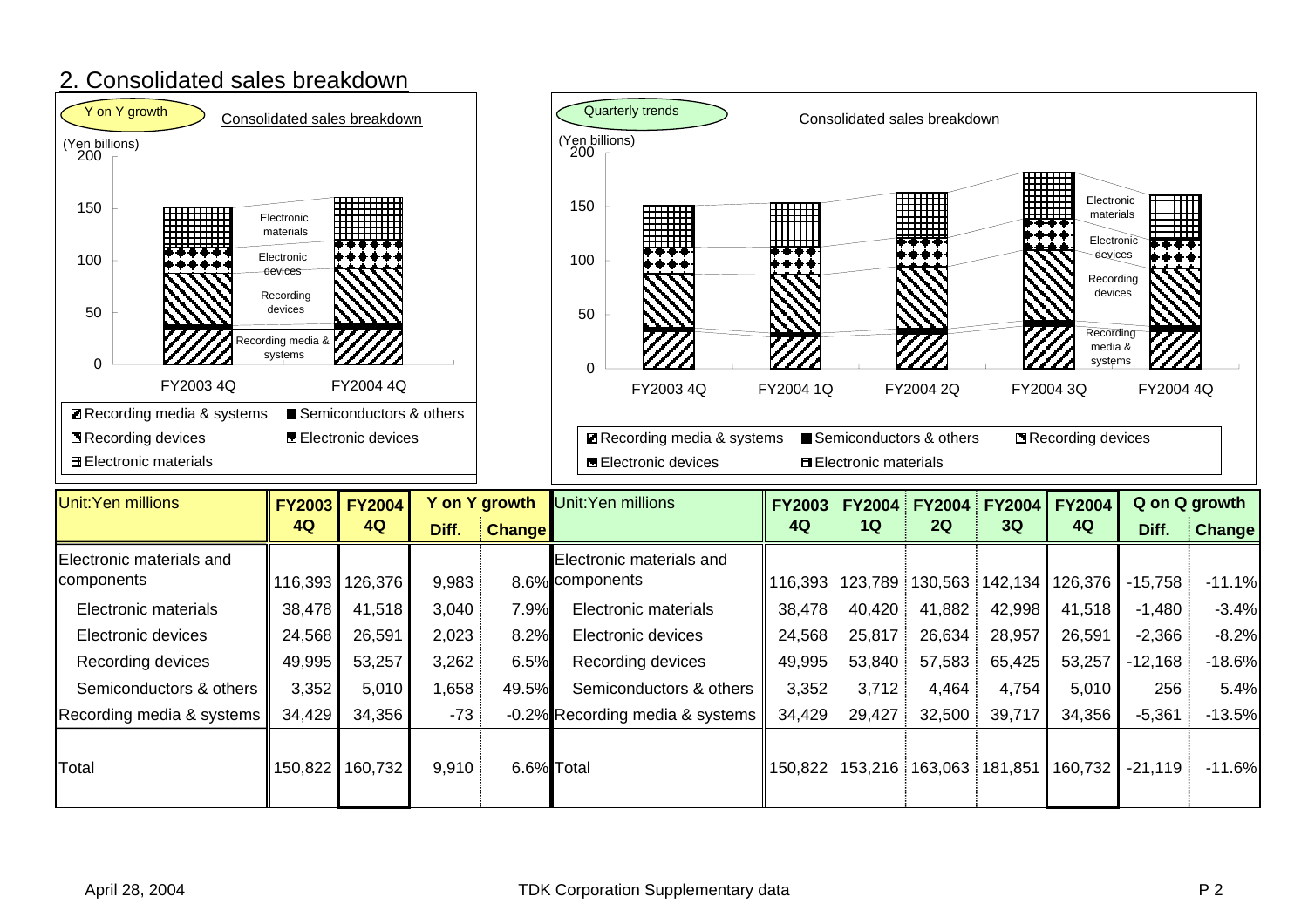#### 3. Consolidated ratio by customer industry (Electronic materials and components)



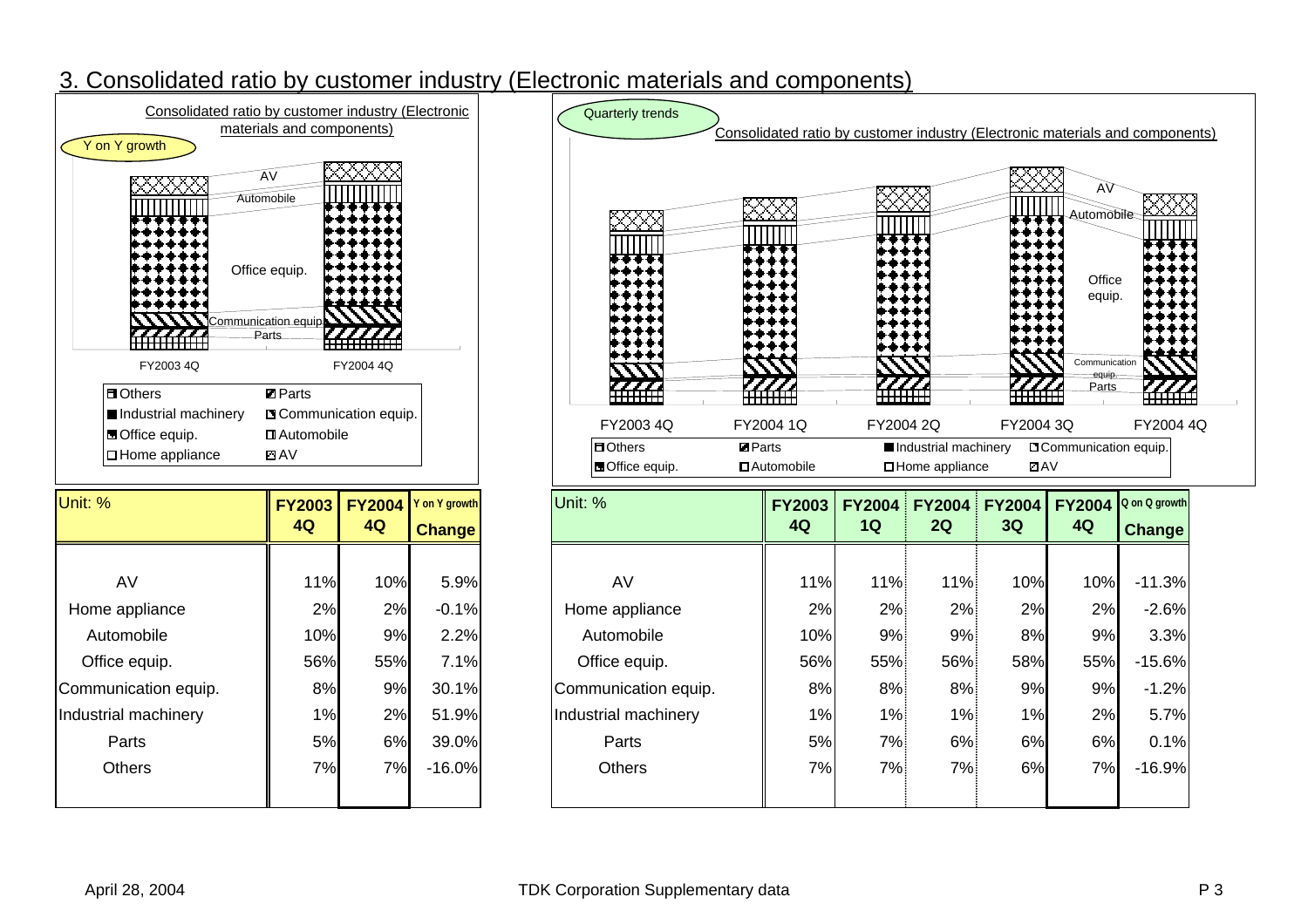#### 4. Sales by region (Geographic areas of the buyer)

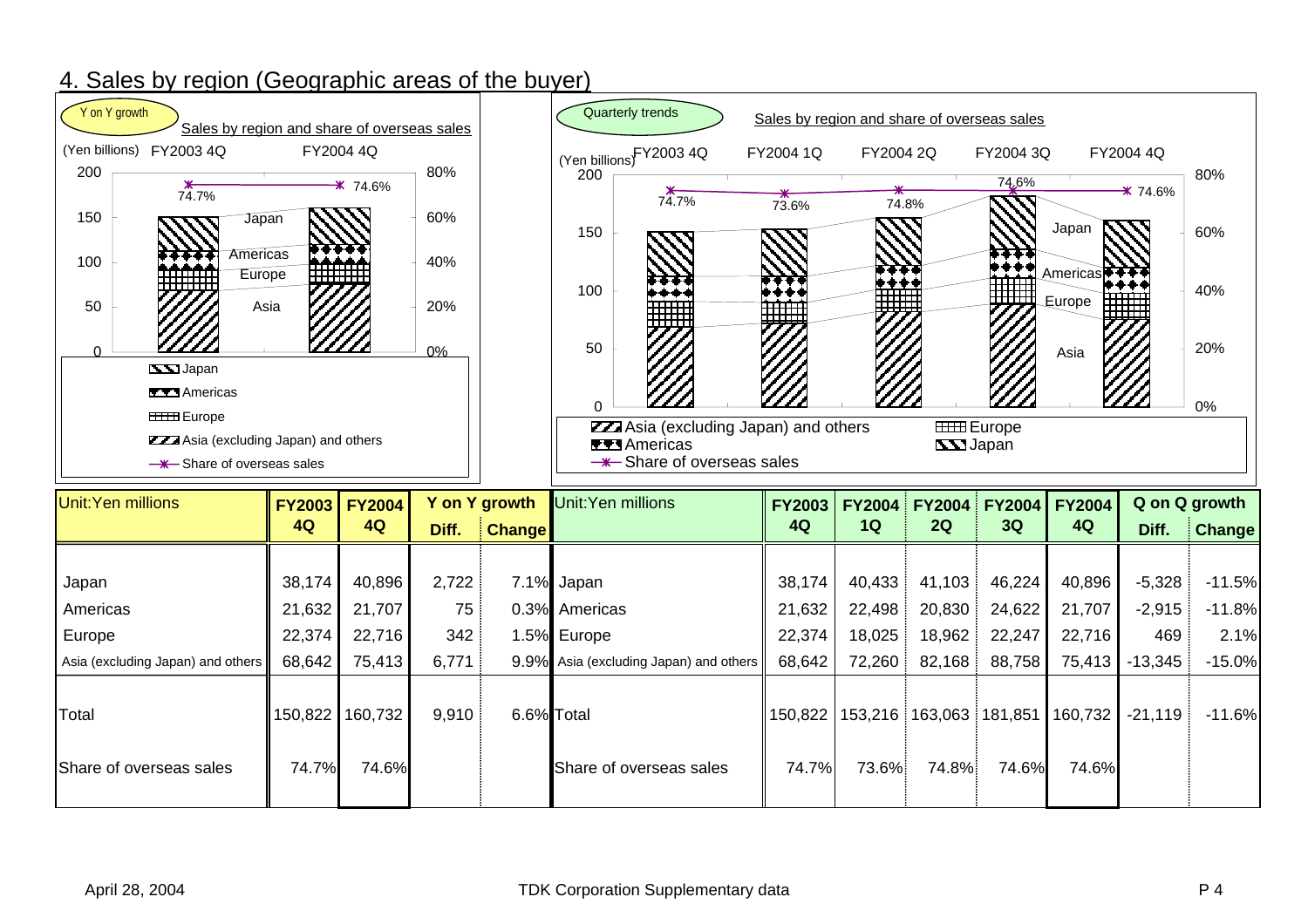5. Results and projections of Captial expenditures, Depreciation and amortization, Research and development

April 28, 2004

| Unit:Yen millions                                   | FY 2003<br>[Results] | FY 2004<br>[Results] | FY 2005<br>Projections on Apr. 28 |
|-----------------------------------------------------|----------------------|----------------------|-----------------------------------|
| Capital<br>expenditures                             | 41,451               | 44,866               | 55,000                            |
| Depreciation and<br>amortization                    | 57,789               | 51,233               | 54,000                            |
| Research and<br>development<br>(Share of net sales) | 31,862<br>5.2%       | 34,495<br>5.2%       | 39,000<br>5.7%                    |
| <net sales=""></net>                                | 608,880              | 658,862              | 680,000                           |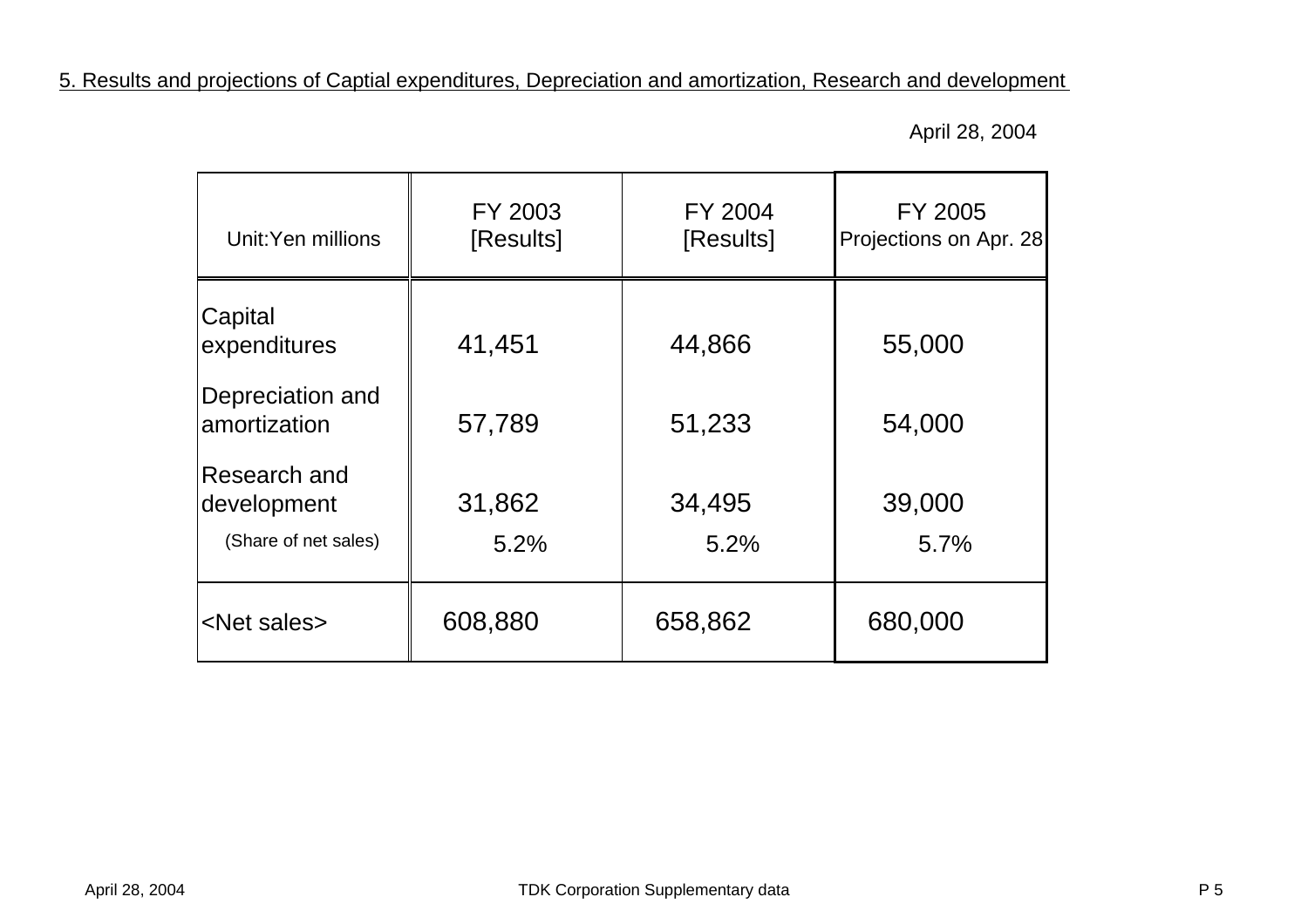### 6. Consolidated results and projections

|                                               |             |        |             |        | April 28, 2004                       |        |         |
|-----------------------------------------------|-------------|--------|-------------|--------|--------------------------------------|--------|---------|
|                                               | FY 2003     |        | FY 2004     |        | FY 2005                              |        |         |
| Unit:Yen millions,%                           | [Results]   |        | [Results]   |        | Projections on Apr. 28 Y on Y growth |        |         |
|                                               | (Yen mill.) | (% )   | (Yen mill.) | (%)    | (Yen mill.)                          | (% )   | (% )    |
| <b>Net sales</b>                              | 608,880     | 100.0% | 658,862     | 100.0% | 680,000                              | 100.0% | 3.2%    |
| <b>Electronic materials and</b><br>components | 472,529     | 77.6%  | 522,862     | 79.4%  | 542,000                              | 79.7%  | 3.7%    |
| Electronic materials                          | 168,949     | 27.8%  | 166,818     | 25.3%  | 182,600                              | 26.9%  | 9.5%    |
| Electronic devices                            | 112,729     | 18.5%  | 107,999     | 16.4%  | 119,600                              | 17.6%  | 10.7%   |
| <b>Recording devices</b>                      | 175,986     | 28.9%  | 230,105     | 35.0%  | 220,100                              | 32.4%  | $-4.3%$ |
| Semiconductors and others                     | 14,865      | 2.4%   | 17,940      | 2.7%   | 19,700                               | 2.8%   | 9.8%    |
| <b>Recording media and systems</b>            | 136,351     | 22.4%  | 136,000     | 20.6%  | 138,000                              | 20.3%  | 1.5%    |
| <b>Operating income</b>                       | 22,080      | 3.6%   | 54,322      | 8.2%   | 60,000                               | 8.8%   |         |
| Income before income<br>taxes                 | 18,081      | 3.0%   | 55,603      | 8.4%   | 62,000                               | 9.1%   |         |
| Net income                                    | 12,019      | 2.0%   | 42,101      | 6.4%   | 46,500                               | 6.8%   |         |
| Exchange rate (U.S.\$=Yen)                    | 122         |        | 113         |        | 105                                  |        |         |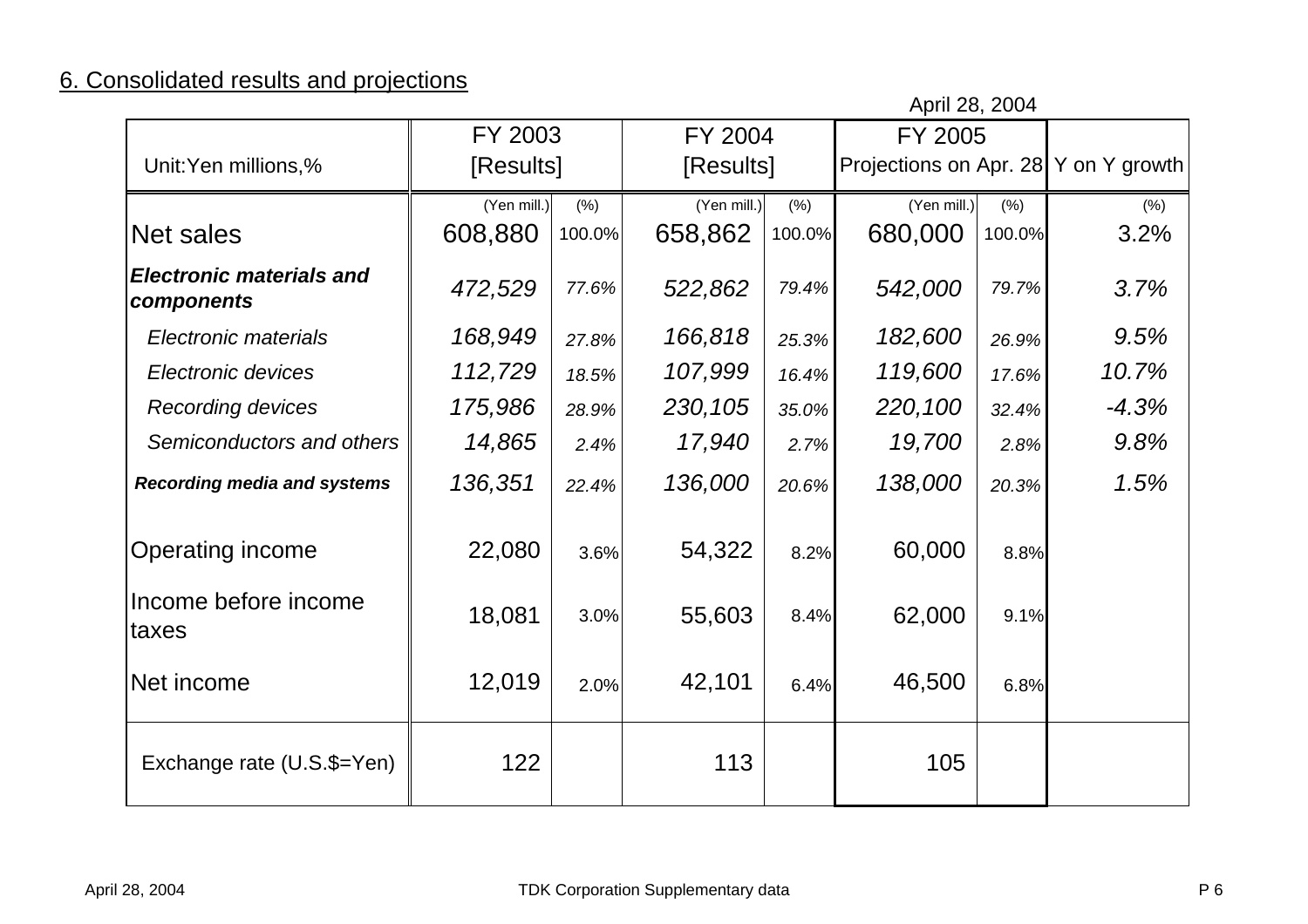#### 7. Managing index of inventory, fixed asset, trade receivables



#### **# Inventory turnover**

Quarter:Inventory in the end of each quarter / Average monthly sales in the quarte Full Year:Inventory in the end of FY / Average monthly sales in the FY

#### **# Fixed asset turnover**

Quarter:(Sales in the each quarter) \* 4 / Average fixed asset in the each quarter

Full Year:Net sales / Average fixed asset

#### **# Trade receivables turnover**

Quarter:Trade receivable in the end of each quarter / Average monthly sales in the quarter

Full Year:Trade receivable in the end of FY / Average monthly sales in the FY

| ver, Fixed asset turnover, Trade receivables turnover                        |         | <b>Unit:Yen millions</b>            | <b>FY 2002</b> | 1Q               | 2Q      | 3Q      | 4Q      |
|------------------------------------------------------------------------------|---------|-------------------------------------|----------------|------------------|---------|---------|---------|
|                                                                              |         | <b>FY 2003</b>                      |                |                  |         |         |         |
| 1203                                                                         |         | <b>Total assets</b>                 | 749,910        | 720,376          | 727,674 | 731,407 | 747,337 |
| $Q_0$<br>$\mathcal{O}_4$<br>$\sim$<br>$\varphi$<br>$Q_{\alpha}$<br>$\varphi$ | $Q_{d}$ | Inventory                           | 91,149         | 83,734           | 83,714  | 76,433  | 73,917  |
|                                                                              | 3.5     | Inventory turnover (months)         | 1.9            | 1.7 <sup>1</sup> | 1.7     | 1.4     | 1.5     |
|                                                                              | 3.0     | <b>Fixed asset</b>                  | 265,590        | 249,884          | 244,040 | 236,246 | 225,907 |
|                                                                              | 2.5     | Fixed asset turnover (times)        | 2.1            | 2.3              | 2.4     | 2.7     | 2.6     |
|                                                                              | 2.0     | Trade receivables                   | 142,827        | 134,155          | 137,796 | 147,921 | 140,023 |
|                                                                              | Times   | Trade receivables turnover (months) | 3.0            | 2.7:             | 2.8     | 2.7     | 2.8     |
|                                                                              | 1.5     | Net sales                           | 570,511        | 148,708          | 147,672 | 161,678 | 150,822 |
|                                                                              | 1.0     |                                     |                |                  |         |         |         |
|                                                                              |         |                                     |                |                  |         |         |         |
|                                                                              | 0.5     | Unit:Yen millions                   | FY 2003        | 1Q               | 2Q      | 3Q      | 4Q      |
|                                                                              |         | <b>FY 2004</b>                      |                |                  |         |         |         |
|                                                                              | 0.0     | <b>Total assets</b>                 | 747,337        | 760,487          | 750,715 | 761,128 | 770,319 |
| -A-Trade receivables turnover<br>wer                                         |         | Inventory                           | 73,917         | 76,942           | 77,663  | 76,070  | 77,301  |
| nover                                                                        |         | Inventory turnover (months)         | 1.5            | 1.5              | 1.4     | 1.3     | 1.4     |
|                                                                              |         | <b>Fixed asset</b>                  | 225,907        | 222,772          | 216,670 | 210,333 | 208,945 |
|                                                                              |         | Fixed asset turnover (times)        | 2.5            | 2.7              | 3.0     | 3.4     | 3.1     |
| end of each quarter / Average monthly sales in the quarter                   |         | Trade receivables                   | 140,023        | 138,814          | 141,343 | 159,175 | 138,331 |
| e end of FY / Average monthly sales in the FY                                |         | Trade receivables turnover (months) | 2.8            | 2.7              | 2.6     | 2.6     | 2.6     |
|                                                                              |         | Net sales                           | 608,880        | 153,216          | 163,063 | 181,851 | 160,732 |
| ch quarter) * 4 / Average fixed asset in the each quarter                    |         |                                     |                |                  |         |         |         |